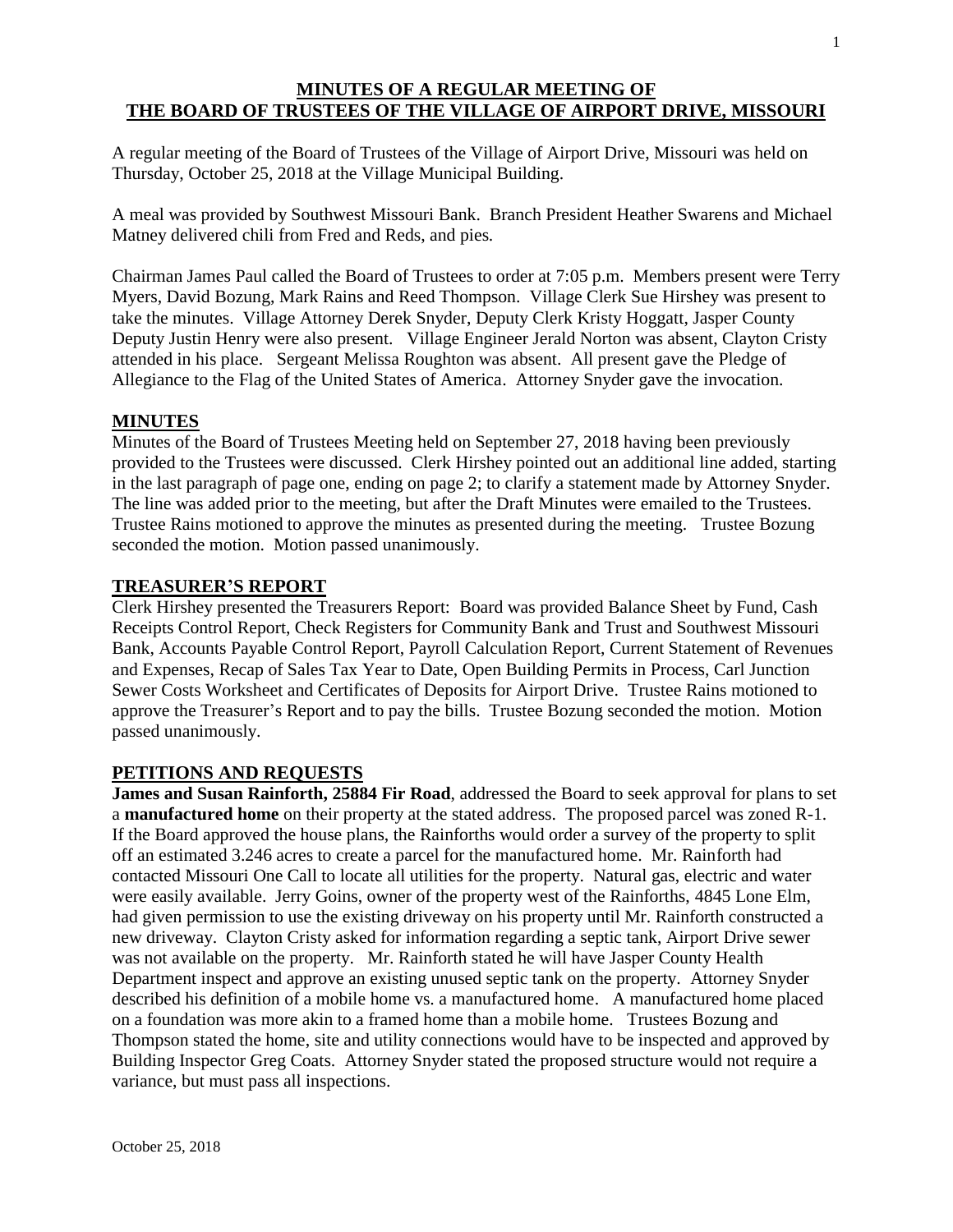## **ENGINEER'S REPORT**

Engineer Jerald Norton's report stated Asbell Excavating had declined to accept the contract to rehabilitate the Central Avenue Pump Station. Their bid for the project had expired on July 22, 2018. The next lowest bid was from Southard Construction Company. Their bid amount was \$157,641.00 with a \$45,000.00 allowance, for a total of \$202,641.00. Trustee Bozung motioned to accept the bid from Southard Construction in the amount of \$202,641.00. Trustee Rains seconded the motion. Motion passed unanimously.

### **SPECIAL TAX BILL**

A Public Hearing was held at 6:00 p.m., prior to the Work Session, to discuss Building Inspector Greg Coats' reports of Code violations for the structures located at 5849 Joplin Street, inside Airport Drive. A Special Tax Bill had been prepared for the expenses paid by Airport Drive relating to maintenance for the property, inspector reports, Attorney's fees, publishing and recording fees. Trustee Rains motioned to file Special Tax Bill 2018-02 on the property at 5849 Joplin Street in the amount of \$782.48. Trustee Myers seconded the motion. Motion passed unanimously.

#### **BUDGET FOR 2019**

The Budget Commission met at the Municipal Building on October 16, 2018 to set a proposed budget for 2019. Chairman Keith Stammer and members Mark Johnson, Debie Heckart, Heather Couk and Janie Liles worked with Trustee Rains and Clerks Hirshey and Hoggatt. Chairman Stammer suggested adding additional line items to prevent overuse of the miscellaneous line item. Clerk Hirshey submitted a second set of General Fund Revenue and Expenditures with the added line items for Banking Fees, Public & Employee Relations, Leaf Pick Up and Comprehensive Plan. Attorney Snyder suggested adding another line for Abatement expenses. Trustee Myers motioned to adopt the Budget for 2019, with the suggested breakout lines. Trustee Rains seconded the motion. Motion passed unanimously. Trustee Rains noted the Budget Committee should be thanked for completing the task.

### **INSURANCE OPTIONS FOR 2019**

Connell Insurance submitted property valuations for the Commercial Policy for 2019. Engineer Norton had reviewed the values, and made suggestions to increase values of sewer pump stations, flow meters and the tower. Connell Insurance offered additional policies for data compromise, cyber-attacks and a terrorism policy. The Board declined to accept any additional policies, but did agree to the increased property values.

## **CLERK'S REPORT**

Leaf Pickup was scheduled to begin Monday, December 3, 2018 at 6:00 a.m.

Utility Service Partners, Inc. mailed flyers to inform residents of the opportunity to purchase warranties for their water and sewer lines. I had been asked questions by some residents, but not sure if anyone had signed up for service. A second mailing was scheduled for October 26, 2018.

Genuine Realty planned to host a "Kid's Drive Thru Trick or Treat" event in the parking lot of the Stone Corner Plaza on October 31, 2018 from 5:00 to 7:30 p.m. The Trustees had been invited to participate and/or donate candy to the event.

October 25, 2018 The new checking and sweep accounts had been set up at Southwest Missouri Bank. Heather Swarens and Jan Blinzler were awesome in assisting with the setting up. Information was submitted to the Missouri Department of Revenue (for Sales Tax and Fuel Tax deposits) and Spire (for franchise fees from gas service). The accounts at Community Bank and Trust were still open, waiting to confirm deposits from the Missouri Department of Revenue would be received correctly.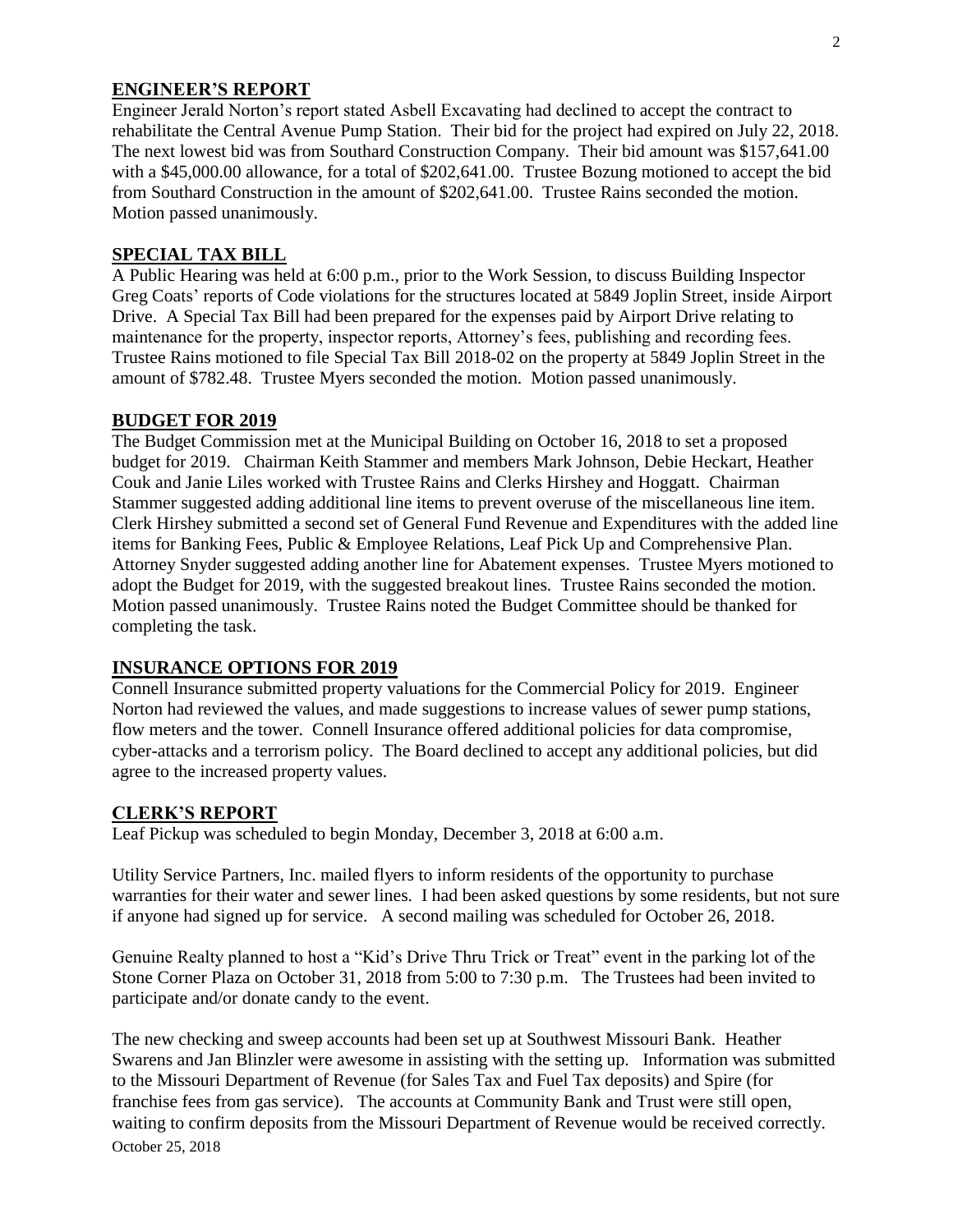All accounts payable checks written in the month of September 2018 on the CBT account had cleared. We received SMB checks and deposit tickets on Monday, September 22, 2018. All payments for October 2018 were paid out of the SMB account.

David Coss, Coss Tree Service, trimmed trees over and/or hanging in the streets during the weekend of October 20, 2018, at a cost of \$400.00. The Trustees noted Mr. Coss did a great job.

The City of Oronogo was attempting to voluntarily annex the highway rights of way of Route MM from Highway 96 to the current north city limits. The City Clerk for Oronogo stated they were asking for letters of support from neighboring cities. Attorney Snyder stated this was a common practice among nearby cities. Trustee Myers motioned for Chairman Paul to sign the statement in favor of the annexation. Trustee Rains seconded the motion. Motion passed unanimously.

A letter from Region M – SWMD was received to notify cities of grant opportunities for recycling programs.

The Annual Benefit Election Update from Missouri Lagers was received. No notice of rate change had been received.

Trustee Terry Myers confirmed he would attend the November 20<sup>th</sup> Board of Trustees Meeting. Trustee David Bozung would be unable to attend.

The Chairman's Signature was required on documents in Green Folder. Items in Gray Folder were provided to review for possible discussion.

### **REMINDERS**

Daylight Savings time would end on Sunday, November 4, 2018 at 2:00 a.m.

A General Election would be held on Tuesday, November 6, 2018. Airport Drive had a question on the ballot to not require an election for Trustees if the number of candidates running equals the number of open positions.

The Office would be closed Monday, November 12, 2018 in observance of Veteran's Day; and Thursday, November 22 and Friday, November 23, 2018 for Thanksgiving.

The next Board of Trustee Work Session and Regular Meetings were scheduled for Tuesday, November 20, 2018, at 6:30 p.m. and 7:00 p.m. respectively.

### **CLOSED SESSION**

In accordance to Section 610.021(2) RSMo, relating to leasing, purchase for sale of real estate by a public governmental body; Trustee Bozung motioned to enter into Closed Session at 8:00 p.m. to discuss a contract allowing Wisper Internet to lease the tower behind the Municipal Building. Trustee Myers seconded the motion. Paul; aye, Myers; aye, Bozung; aye, Rains; aye; Thompson, aye.

Trustee Rains motioned to come out of Closed Session and enter Open Session at 8:09 p.m. Trustee Myers seconded the motion. Paul; aye, Myers; aye, Bozung; aye, Rains; aye, Thompson; aye.